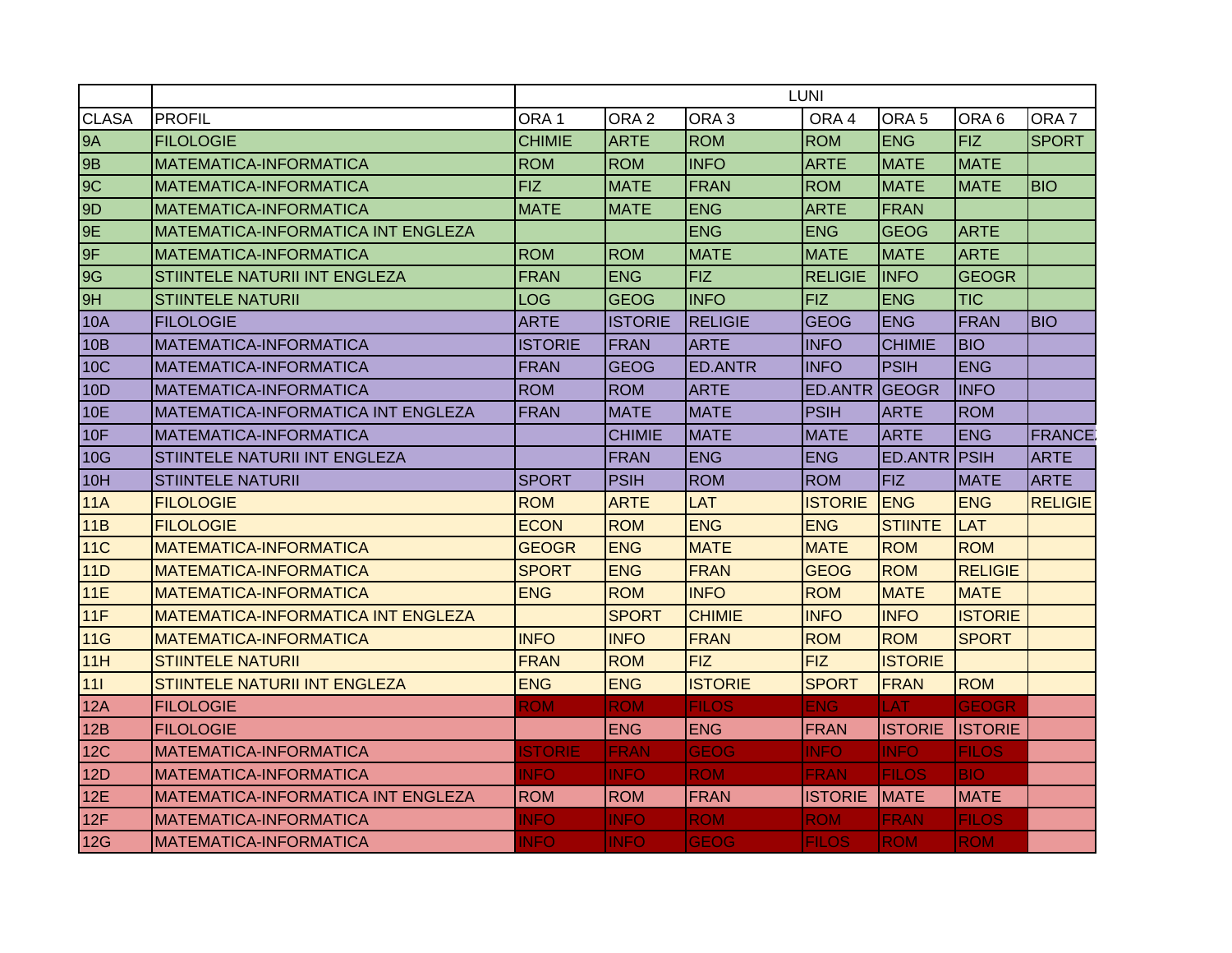| 12H        | <b>STIINTELE NATURII</b>                       | - 14        | <b>Provide</b><br>ΊZ | <b>ISTORIE</b> | <b>ENG</b>   | <b>FRAN</b> |  |
|------------|------------------------------------------------|-------------|----------------------|----------------|--------------|-------------|--|
| <b>12l</b> | <b>ENGLEZA</b><br><b>STIINTELE NATURII INT</b> | <b>IROM</b> | <b>ROM</b>           | <b>IMATE</b>   | <b>IMATE</b> |             |  |

|                 |                                           |                  |                        |                  | <b>MARTI</b>        |                  |                  |                  |
|-----------------|-------------------------------------------|------------------|------------------------|------------------|---------------------|------------------|------------------|------------------|
| <b>CLASA</b>    | <b>PROFIL</b>                             | ORA <sub>1</sub> | ORA <sub>2</sub>       | ORA <sub>3</sub> | ORA 4               | ORA <sub>5</sub> | ORA <sub>6</sub> | ORA <sub>7</sub> |
| <b>9A</b>       | <b>FILOLOGIE</b>                          | <b>LAT</b>       | <b>MATE</b>            | <b>TIC</b>       | <b>ARTE</b>         | <b>ROM</b>       | <b>ROM</b>       |                  |
| 9B              | <b>MATEMATICA-INFORMATICA</b>             | <b>ENG</b>       | <b>CHIMIE</b>          | <b>BIO</b>       | <b>TIC</b>          | <b>FIZ</b>       | <b>BIO</b>       |                  |
| 9C              | MATEMATICA-INFORMATICA                    | <b>ROM</b>       | <b>INFO</b>            | <b>ARTE</b>      | <b>FIZ</b>          | <b>FIZ</b>       | <b>LOG</b>       | <b>ENG</b>       |
| 9D              | <b>MATEMATICA-INFORMATICA</b>             |                  | <b>GEOG</b>            | <b>ENG</b>       | <b>CHIMIE</b>       | <b>INFO</b>      | <b>ROM</b>       | <b>ROM</b>       |
| 9E              | <b>MATEMATICA-INFORMATICA INT ENGLEZA</b> | <b>ROM</b>       | <b>ROM</b>             | <b>ENG</b>       | <b>ENG</b>          | <b>CHIMIE</b>    | <b>TIC</b>       | LOG              |
| 9F              | MATEMATICA-INFORMATICA                    | <b>MATE</b>      | <b>FRAN</b>            | <b>INFO</b>      | <b>BIO</b>          | <b>FIZ</b>       | <b>FIZ</b>       |                  |
| 9G              | STIINTELE NATURII INT ENGLEZA             | <b>ARTE</b>      | <b>BIO</b>             | <b>FRAN</b>      | <b>CHIMIE</b>       | <b>MATE</b>      | <b>MATE</b>      |                  |
| 9H              | <b>STIINTELE NATURII</b>                  | <b>ROM</b>       | <b>ROM</b>             | <b>ARTE</b>      | <b>FRAN</b>         | <b>ENG</b>       | <b>CHIMIE</b>    |                  |
| <b>10A</b>      | <b>FILOLOGIE</b>                          | <b>CHIMIE</b>    | <b>FIZ</b>             | <b>ROM</b>       | <b>ROM</b>          | <b>ENG</b>       | <b>ENG</b>       |                  |
| 10B             | MATEMATICA-INFORMATICA                    | <b>FIZ</b>       | <b>FIZ</b>             | <b>CHIMIE</b>    | <b>PSIH</b>         | <b>ENG</b>       | <b>ENG</b>       |                  |
| <b>10C</b>      | MATEMATICA-INFORMATICA                    | <b>ARTE</b>      | <b>FIZ</b>             | <b>FIZ</b>       | <b>TIC</b>          | <b>MATE</b>      | <b>ROM</b>       |                  |
| 10 <sub>D</sub> | MATEMATICA-INFORMATICA                    | <b>INFO</b>      | <b>ENG</b>             | <b>FRAN</b>      | <b>FIZ</b>          | <b>CHIMIE</b>    | <b>PSIH</b>      |                  |
| 10E             | <b>MATEMATICA-INFORMATICA INT ENGLEZA</b> | <b>ENG</b>       | <b>ENG</b>             | <b>ROM</b>       | <b>ROM</b>          | <b>TIC</b>       | <b>MATE</b>      |                  |
| 10F             | MATEMATICA-INFORMATICA                    | <b>BIO</b>       | <b>PSIH</b>            | <b>INFO</b>      | <b>ENG</b>          | <b>SPORT</b>     | <b>ROM</b>       |                  |
| 10G             | STIINTELE NATURII INT ENGLEZA             | <b>SPORT</b>     | <b>BIO</b>             | <b>MATE</b>      | <b>MATE</b>         | <b>INFO</b>      | <b>FIZ</b>       | <b>ISTORIE</b>   |
| 10H             | <b>STIINTELE NATURII</b>                  | <b>CHIMIE</b>    | <b>INFO</b>            | <b>ENG</b>       | <b>MATE</b>         | <b>MATE</b>      | <b>BIO</b>       |                  |
| 11A             | <b>FILOLOGIE</b>                          |                  | <b>LAT</b>             | <b>GEOGR</b>     | <b>ED PT SALENG</b> |                  | <b>ENG</b>       |                  |
| 11B             | <b>FILOLOGIE</b>                          |                  | <b>ISTORIE</b>         | <b>ROM</b>       | <b>ROM</b>          | <b>ARTE</b>      | <b>ISTORIE</b>   |                  |
| <b>11C</b>      | <b>MATEMATICA-INFORMATICA</b>             | <b>ISTORIE</b>   | <b>ROM</b>             | <b>INFO</b>      | <b>INFO</b>         | <b>BIO</b>       | <b>FIZ</b>       |                  |
| 11D             | <b>MATEMATICA-INFORMATICA</b>             |                  |                        | <b>MATE</b>      | <b>MATE</b>         | <b>CHIMIE</b>    | <b>INFO</b>      |                  |
| 11E             | MATEMATICA-INFORMATICA                    | <b>MATE</b>      | <b>MATE</b>            | <b>FIZ</b>       | <b>FIZ</b>          | <b>ROM</b>       | <b>ISTORIE</b>   |                  |
| 11F             | <b>MATEMATICA-INFORMATICA INT ENGLEZA</b> | <b>FRAN</b>      | <b>MATE</b>            | <b>MATE</b>      | <b>ROM</b>          | <b>BIO</b>       | <b>FIZICA</b>    |                  |
| 11G             | <b>MATEMATICA-INFORMATICA</b>             | <b>GEOGR</b>     | <b>CHIMIE</b>          | <b>MATE</b>      | <b>MATE</b>         | <b>ISTORIE</b>   | <b>FRAN</b>      |                  |
| 11H             | <b>STIINTELE NATURII</b>                  |                  | <b>ED PT SANCHIMIE</b> |                  | <b>CHIMIE</b>       | <b>MATE</b>      | <b>MATE</b>      |                  |
| $111$           | <b>STIINTELE NATURII INT ENGLEZA</b>      |                  | <b>FRAN</b>            | <b>CHIMIE</b>    | <b>BIO</b>          | <b>FIZ</b>       | <b>FIZ</b>       | <b>TIC</b>       |
| 12A             | <b>FILOLOGIE</b>                          | FRAN             | <b>GEOGR</b>           | <b>ROM</b>       | <b>ROM</b>          | LIT UNIV         | <b>ARTE</b>      | <b>FILOS</b>     |
| 12B             | <b>FILOLOGIE</b>                          |                  | <b>ISTORIE</b>         | <b>RELIGIE</b>   | <b>ENG</b>          | <b>ROM</b>       | <b>ROM</b>       | <b>ARTE</b>      |
| 12C             | <b>MATEMATICA-INFORMATICA</b>             | FIZ              | FIZ.                   | <b>FRAN</b>      | <b>SPORT</b>        | <b>INFO</b>      | <b>INFO</b>      |                  |
| 12D             | MATEMATICA-INFORMATICA                    | <b>MATE</b>      | <b>MATE</b>            | <b>FIZ</b>       | FIZ.                | <b>ROM</b>       | <b>ROM</b>       |                  |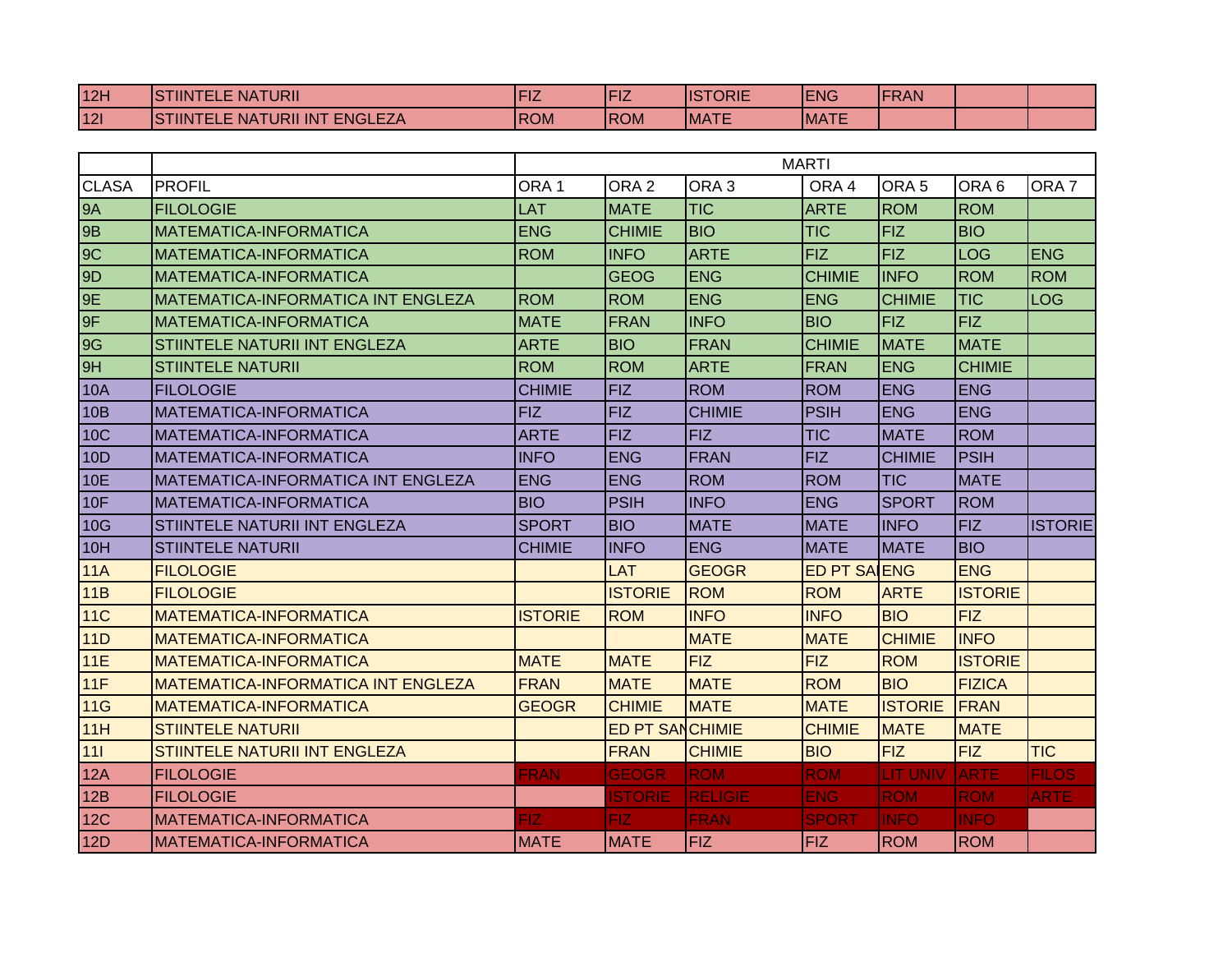| 12E | IMATEMATICA-INFORMATICA INT ENGLEZA  | <b>INFO</b>     | <b>INFO</b>     | <b>ENG</b>   | <b>IENG</b>     | <b>IGEOG</b> | <b>JEILOS7</b> | <b>IFRAN</b>    |
|-----|--------------------------------------|-----------------|-----------------|--------------|-----------------|--------------|----------------|-----------------|
| 12F | IMATEMATICA-INFORMATICA              | <b>CHIMIE</b>   | <b>IENG</b>     | <b>IMATE</b> | <b>IMATE</b>    | <b>IMATE</b> | <b>RELIGIE</b> |                 |
| 12G | IMATEMATICA-INFORMATICA              | IENG            | <b>IRELIGIE</b> | IFIZ         | IFIZ            | <b>IBIO</b>  | <b>IFRAN</b>   |                 |
| 12H | <b>ISTIINTELE NATURII</b>            | <b>IRELIGIE</b> | <b>ISPORT</b>   | <b>IROM</b>  | <b>IROM</b>     | <b>IFRAN</b> | <b>IENG</b>    |                 |
| 121 | <b>STIINTELE NATURII INT ENGLEZA</b> |                 |                 | <b>FIZ</b>   | <b>IISTORIE</b> | <b>IBIO</b>  | IBIO           | <b>IRELIGIE</b> |

|                |                                           |                  | <b>MIERCURI</b>  |                  |                |                  |                  |                  |  |  |
|----------------|-------------------------------------------|------------------|------------------|------------------|----------------|------------------|------------------|------------------|--|--|
| <b>CLASA</b>   | <b>PROFIL</b>                             | ORA <sub>1</sub> | ORA <sub>2</sub> | ORA <sub>3</sub> | ORA 4          | ORA <sub>5</sub> | ORA <sub>6</sub> | ORA <sub>7</sub> |  |  |
| <b>9A</b>      | <b>FILOLOGIE</b>                          | <b>MATE</b>      | <b>FRAN</b>      | <b>ENG</b>       | <b>RELIGIE</b> | <b>BIO</b>       | <b>FRAN</b>      | <b>GEOGR</b>     |  |  |
| <b>9B</b>      | MATEMATICA-INFORMATICA                    | <b>ENG</b>       | <b>GEOG</b>      | <b>FIZ</b>       | <b>ROM</b>     | FRAN             | <b>MATE</b>      |                  |  |  |
| 9C             | MATEMATICA-INFORMATICA                    | <b>GEOG</b>      | <b>CHIMIE</b>    | <b>RELIGIE</b>   | <b>BIO</b>     | <b>ROM</b>       | <b>ROM</b>       |                  |  |  |
| 9 <sub>D</sub> | <b>MATEMATICA-INFORMATICA</b>             | <b>BIO</b>       | <b>TIC</b>       | <b>ROM</b>       | <b>ROM</b>     | <b>MATE</b>      | <b>FIZ</b>       | <b>TIC</b>       |  |  |
| 9E             | <b>MATEMATICA-INFORMATICA INT ENGLEZA</b> | <b>BIO</b>       | <b>MATE</b>      | <b>MATE</b>      | <b>MATE</b>    | FRAN             | <b>FIZ</b>       | <b>ISTORIE</b>   |  |  |
| 9F             | MATEMATICA-INFORMATICA                    | <b>RELIGIE</b>   | <b>BIO</b>       | <b>MATE</b>      | <b>CHIMIE</b>  | <b>ENG</b>       | <b>ISTORIE</b>   |                  |  |  |
| 9G             | STIINTELE NATURII INT ENGLEZA             | <b>ROM</b>       | <b>ROM</b>       | <b>ENG</b>       | <b>ENG</b>     | <b>BIO</b>       | <b>FIZ</b>       | <b>ISTORIE</b>   |  |  |
| 9H             | <b>STIINTELE NATURII</b>                  | <b>BIO</b>       | <b>MATE</b>      | <b>MATE</b>      | <b>FRAN</b>    | <b>ISTORIE</b>   | <b>SPORT</b>     |                  |  |  |
| <b>10A</b>     | <b>FILOLOGIE</b>                          | <b>FRAN</b>      | <b>ISTORIE</b>   | <b>GEOGR</b>     | <b>LAT</b>     | <b>MATE</b>      |                  |                  |  |  |
| 10B            | MATEMATICA-INFORMATICA                    | <b>SPORT</b>     | <b>ROM</b>       | <b>ROM</b>       | <b>FRAN</b>    | <b>FIZ</b>       | <b>MATE</b>      |                  |  |  |
| <b>10C</b>     | <b>MATEMATICA-INFORMATICA</b>             | <b>ISTORIE</b>   | <b>SPORT</b>     | <b>ENG</b>       | <b>MATE</b>    | <b>MATE</b>      | <b>FIZ</b>       |                  |  |  |
| 10D            | MATEMATICA-INFORMATICA                    | <b>MATE</b>      | <b>MATE</b>      | <b>ROM</b>       | <b>FRAN</b>    | <b>SPORT</b>     | <b>RELIGIE</b>   |                  |  |  |
| <b>10E</b>     | <b>MATEMATICA-INFORMATICA INT ENGLEZA</b> | <b>CHIMIE</b>    | <b>FRAN</b>      | <b>FIZ</b>       | <b>ISTORIE</b> | <b>ENG</b>       | <b>MATE</b>      | <b>RELIGIE</b>   |  |  |
| 10F            | <b>MATEMATICA-INFORMATICA</b>             | <b>ROM</b>       | <b>ROM</b>       | <b>MATE</b>      | <b>MATE</b>    | <b>RELIGIE</b>   | GEOG             |                  |  |  |
| 10G            | STIINTELE NATURII INT ENGLEZA             | <b>FRAN</b>      | <b>CHIMIE</b>    | <b>ROM</b>       | <b>ROM</b>     | <b>ENG</b>       | <b>ENG</b>       |                  |  |  |
| 10H            | <b>STIINTELE NATURII</b>                  | <b>MATE</b>      | <b>MATE</b>      | <b>FIZ</b>       | <b>FIZ</b>     | <b>GEOG</b>      | <b>BIO</b>       | <b>SPORT</b>     |  |  |
| 11A            | <b>FILOLOGIE</b>                          |                  | <b>FRAN</b>      | <b>ROM</b>       | <b>ROM</b>     | <b>LIT</b>       | <b>STIINTE</b>   |                  |  |  |
| 11B            | <b>FILOLOGIE</b>                          | LAT              | <b>ENG</b>       | <b>ENG</b>       | <b>LIT</b>     | <b>FRAN</b>      | <b>FRAN</b>      |                  |  |  |
| <b>11C</b>     | <b>MATEMATICA-INFORMATICA</b>             | <b>ENG</b>       | <b>FIZ</b>       | <b>FIZ</b>       | <b>MATE</b>    | <b>MATE</b>      | <b>FRAN</b>      |                  |  |  |
| 11D            | <b>MATEMATICA-INFORMATICA</b>             |                  | <b>MATE</b>      | <b>MATE</b>      | <b>FIZ</b>     | <b>FIZ</b>       | <b>ROM</b>       | <b>ROM</b>       |  |  |
| 11E            | <b>MATEMATICA-INFORMATICA</b>             | <b>ENG</b>       | <b>ENG</b>       | <b>FRAN</b>      | <b>FIZ</b>     | <b>RELIGIE</b>   |                  |                  |  |  |
| 11F            | <b>MATEMATICA-INFORMATICA INT ENGLEZA</b> | <b>FIZ</b>       | <b>FIZ</b>       | <b>FRAN</b>      | <b>ENG</b>     | <b>ROM</b>       | <b>ROM</b>       |                  |  |  |
| 11G            | <b>MATEMATICA-INFORMATICA</b>             | <b>FIZ</b>       | <b>ROM</b>       | <b>ENG</b>       | <b>MATE</b>    | <b>MATE</b>      | <b>ECON</b>      |                  |  |  |
| 11H            | <b>STIINTELE NATURII</b>                  | <b>ROM</b>       | <b>FRAN</b>      | <b>BIO</b>       | <b>ENG</b>     | <b>ECON</b>      | <b>ROM</b>       |                  |  |  |
| 111            | <b>STIINTELE NATURII INT ENGLEZA</b>      |                  | <b>ENG</b>       | <b>MATE</b>      | <b>ROM</b>     | <b>ROM</b>       | <b>MATE</b>      |                  |  |  |
| 12A            | <b>FILOLOGIE</b>                          | <b>TIC</b>       | <b>ROM</b>       | <b>STIINTE</b>   | <b>FRAN</b>    | <b>FRAN</b>      | <b>ISTORIE</b>   |                  |  |  |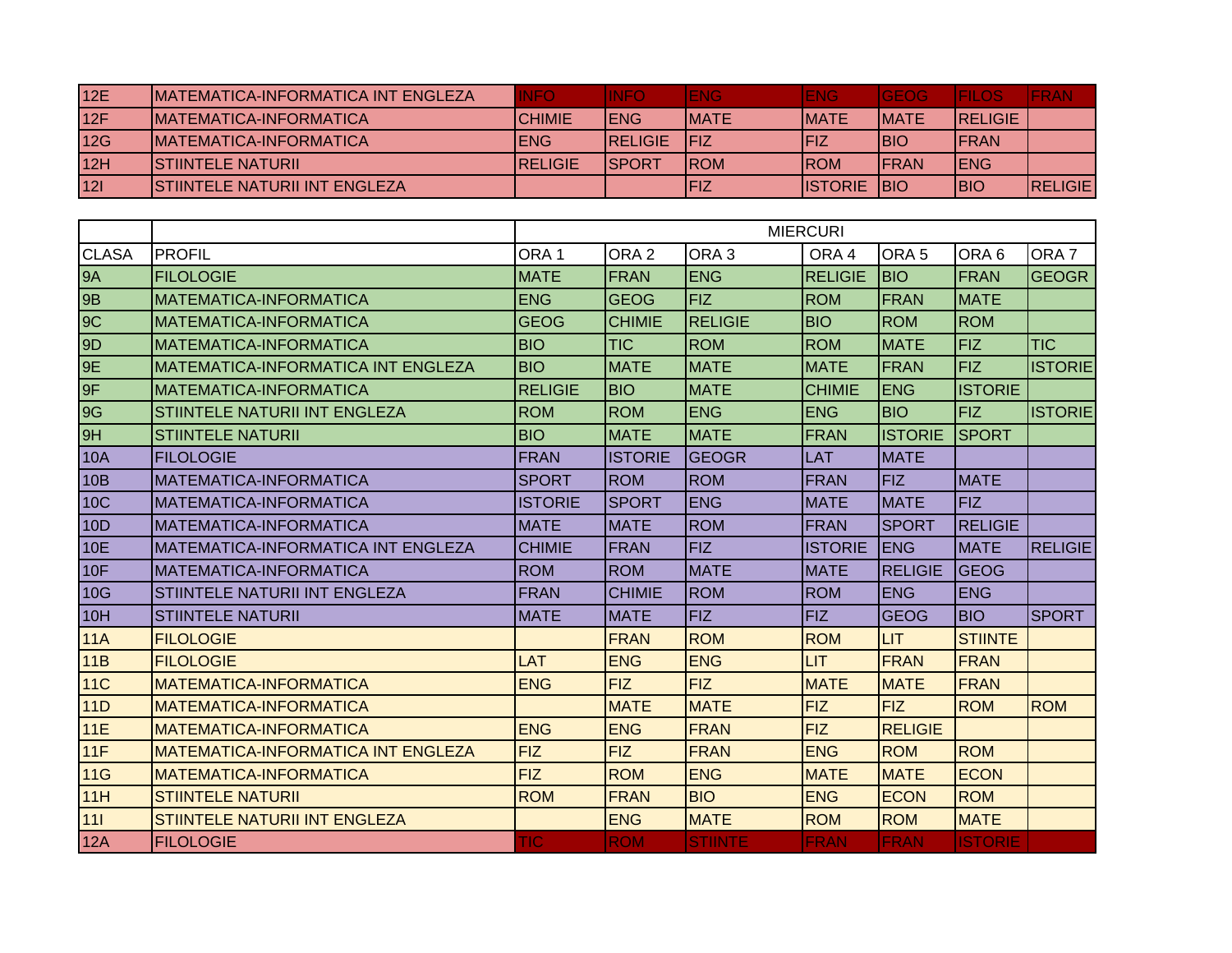| 12B        | <b>IFILOLOGIE</b>                         | <b>ED PT SANAFILOS</b> |               | <b>ROM</b>   | <b>GEOG</b> | LAT             | <b>TIC</b>     | ISTINTE:    |
|------------|-------------------------------------------|------------------------|---------------|--------------|-------------|-----------------|----------------|-------------|
| <b>12C</b> | <b>MATEMATICA-INFORMATICA</b>             |                        | <b>ROM</b>    | <b>IROM</b>  | <b>BIO</b>  | <b>IENG</b>     |                |             |
| 12D        | <b>MATEMATICA-INFORMATICA</b>             |                        |               | <b>SPORT</b> | IFIZ        | <b>IFIZ</b>     | <b>IFRAN</b>   |             |
| 12E        | <b>MATEMATICA-INFORMATICA INT ENGLEZA</b> | ISPORT                 | <b>IROM</b>   | <b>IROM</b>  | <b>FIZ</b>  | <b>IFIZ</b>     |                |             |
| 12F        | <b>MATEMATICA-INFORMATICA</b>             |                        |               | <b>BIO</b>   | <b>IENG</b> | <b>IGEOG</b>    | <b>ISTORIE</b> |             |
| 12G        | <b>IMATEMATICA-INFORMATICA</b>            | <b>ROM</b>             | <b>ROM</b>    | <b>INFO</b>  | <b>INFO</b> | <b>IISTORIE</b> | <b>JENG</b>    |             |
| 12H        | <b>ISTIINTELE NATURII</b>                 | <b>CHIMIE</b>          | <b>BIO</b>    | <b>FILOS</b> | <b>BIO</b>  | <b>TIC</b>      | <b>GEOGR</b>   |             |
| 121        | STIINTELE NATURII INT ENGLEZA             | <b>FRAN</b>            | <b>IGEOGR</b> | <b>FRAN</b>  | <b>ITIC</b> | <b>IFILOS</b>   | <b>ENG</b>     | <b>IENG</b> |

|              |                                           |                  |                  |                  | JOI              |                  |                  |                  |
|--------------|-------------------------------------------|------------------|------------------|------------------|------------------|------------------|------------------|------------------|
| <b>CLASA</b> | <b>PROFIL</b>                             | ORA <sub>1</sub> | ORA <sub>2</sub> | ORA <sub>3</sub> | ORA <sub>4</sub> | ORA <sub>5</sub> | ORA <sub>6</sub> | ORA <sub>7</sub> |
| <b>9A</b>    | <b>FILOLOGIE</b>                          |                  | <b>GEOGR</b>     | LOG              | <b>FIZ</b>       | <b>ISTORIE</b>   |                  |                  |
| <b>9B</b>    | <b>MATEMATICA-INFORMATICA</b>             |                  | <b>MATE</b>      | <b>MATE</b>      | FIZ.             | <b>RELIGIE</b>   | <b>SPORT</b>     |                  |
| 9C           | MATEMATICA-INFORMATICA                    |                  | <b>TIC</b>       | <b>ISTORIE</b>   | <b>FRAN</b>      | <b>MATE</b>      | <b>MATE</b>      |                  |
| 9D           | <b>MATEMATICA-INFORMATICA</b>             | <b>RELIGIE</b>   | <b>CHIMIE</b>    | <b>FIZ</b>       | <b>FIZ</b>       | <b>LOG</b>       |                  |                  |
| 9E           | <b>MATEMATICA-INFORMATICA INT ENGLEZA</b> | <b>CHIMIE</b>    | <b>FIZ</b>       | <b>SPORT</b>     | <b>MATE</b>      | <b>BIO</b>       | <b>TIC</b>       |                  |
| 9F           | <b>MATEMATICA-INFORMATICA</b>             |                  | <b>CHIMIE</b>    | <b>TIC</b>       | <b>SPORT</b>     | <b>GEOGR</b>     | <b>ROM</b>       | <b>ROM</b>       |
| <b>9G</b>    | STIINTELE NATURII INT ENGLEZA             |                  | <b>FIZ</b>       | <b>TIC</b>       | <b>CHIMIE</b>    | <b>MATE</b>      | <b>MATE</b>      |                  |
| 9H           | <b>STIINTELE NATURII</b>                  | <b>MATE</b>      | <b>MATE</b>      | <b>MATE</b>      | <b>RELIGIE</b>   | <b>CHIMIE</b>    |                  |                  |
| <b>10A</b>   | <b>FILOLOGIE</b>                          | <b>MATE</b>      | <b>PSIHOL</b>    | <b>ISTORIE</b>   | <b>TIC</b>       | <b>PSIHOL</b>    | <b>ED ANTRI</b>  |                  |
| 10B          | <b>MATEMATICA-INFORMATICA</b>             | <b>TIC</b>       | <b>MATE</b>      | <b>MATE</b>      | <b>GEOGR</b>     |                  |                  |                  |
| <b>10C</b>   | MATEMATICA-INFORMATICA                    | <b>CHIMIE</b>    | <b>FRAN</b>      | <b>CHIMIE</b>    | <b>SPORT</b>     | <b>BIO</b>       |                  |                  |
| 10D          | <b>MATEMATICA-INFORMATICA</b>             | <b>SPORT</b>     | <b>MATE</b>      | <b>IFIZ</b>      | FIZ.             | <b>CHIMIE</b>    | <b>BIO</b>       |                  |
| <b>10E</b>   | <b>MATEMATICA-INFORMATICA INT ENGLEZA</b> |                  | <b>BIO</b>       | <b>FIZ</b>       | <b>FIZ</b>       | <b>SPORT</b>     | <b>GEOGR</b>     |                  |
| 10F          | <b>MATEMATICA-INFORMATICA</b>             | <b>ISTORIE</b>   | <b>BIO</b>       | <b>CHIMIE</b>    | ED.ANTR FIZ      |                  | <b>FIZ</b>       |                  |
| 10G          | STIINTELE NATURII INT ENGLEZA             | <b>GEOGR</b>     | <b>RELIGIE</b>   | <b>SPORT</b>     | <b>FIZ</b>       | <b>MATE</b>      | <b>MATE</b>      |                  |
| 10H          | <b>STIINTELE NATURII</b>                  | <b>ED ANTR</b>   | <b>ISTORIE</b>   | <b>RELIGIE</b>   |                  |                  |                  |                  |
| <b>11A</b>   | <b>FILOLOGIE</b>                          |                  |                  | <b>FRAN</b>      | <b>SOCIO</b>     | <b>TIC</b>       | <b>ISTORIE</b>   | <b>ISPORT</b>    |
| 11B          | <b>FILOLOGIE</b>                          | <b>GEOGR</b>     | <b>TIC</b>       | <b>SOCIO</b>     | <b>ISTORIE</b>   | <b>FRAN</b>      | <b>RELIGIE</b>   |                  |
| <b>11C</b>   | <b>MATEMATICA-INFORMATICA</b>             | <b>FRAN</b>      | <b>SPORT</b>     | <b>RELIGIE</b>   | <b>CHIMIE</b>    |                  |                  |                  |
| <b>11D</b>   | <b>MATEMATICA-INFORMATICA</b>             | <b>FIZ</b>       | <b>FIZ</b>       | ECON.            | <b>INFO</b>      | <b>ISTORIE</b>   | <b>INFO</b>      |                  |
| 11E          | <b>MATEMATICA-INFORMATICA</b>             | <b>SPORT</b>     | <b>GEOGR</b>     | <b>CHIMIE</b>    | <b>BIO</b>       | <b>INFO</b>      | <b>INFO</b>      |                  |
| 11F          | <b>MATEMATICA-INFORMATICA INT ENGLEZA</b> | <b>INFO</b>      | <b>INFO</b>      | <b>RELIGIE</b>   | <b>GEOG</b>      | <b>FIZ</b>       | <b>MATE</b>      | <b>MATE</b>      |
| 11G          | <b>MATEMATICA-INFORMATICA</b>             | <b>INFO</b>      | <b>INFO</b>      | <b>MATE</b>      | <b>MATE</b>      | <b>FIZ</b>       | <b>BIO</b>       |                  |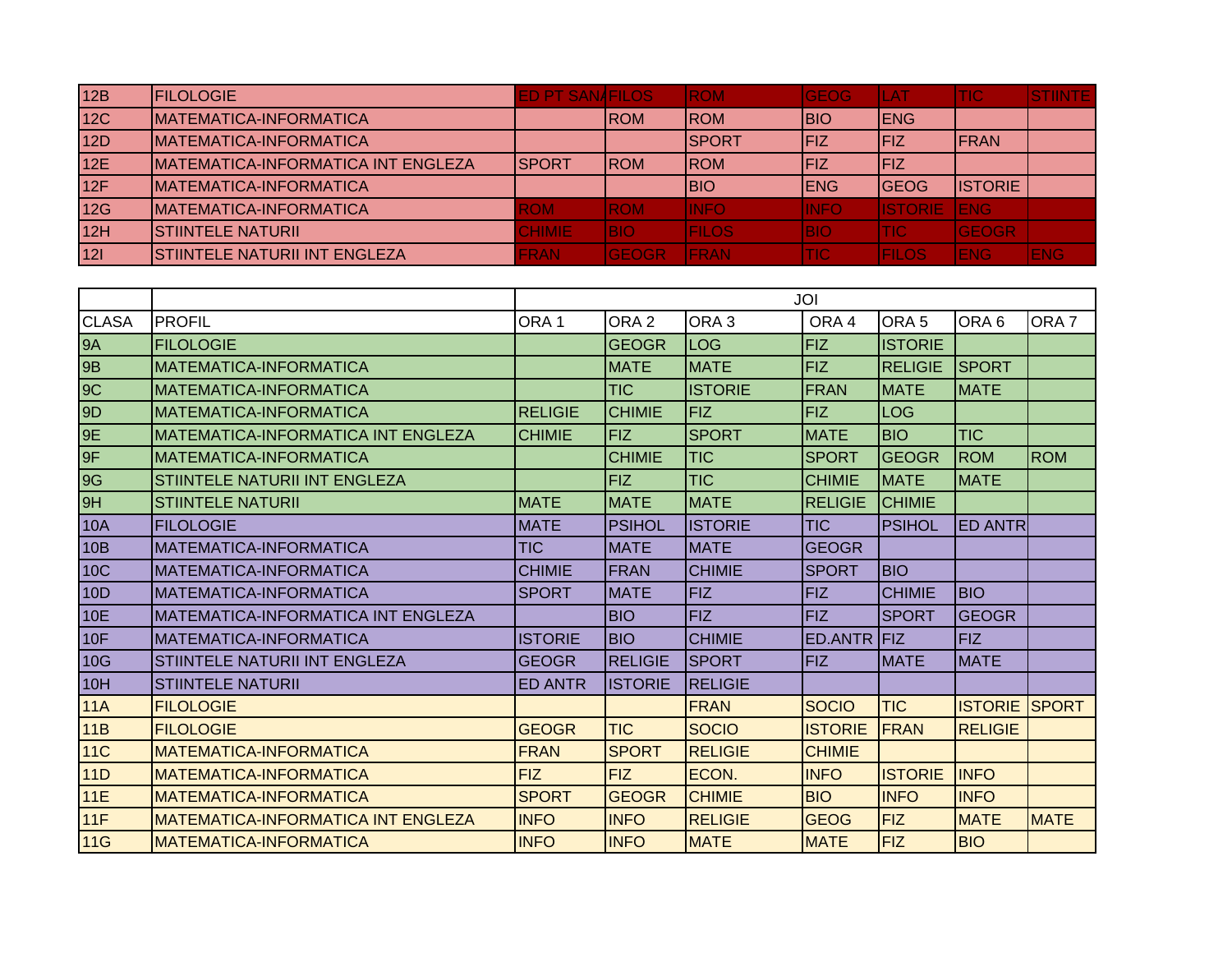| 11H   | <b>STIINTELE NATURII</b>                  | FIZ            | <b>FIZ</b>     | <b>GEOG</b>        | BIO           | <b>RELIGIE</b>  | <b>TIC</b>          |  |
|-------|-------------------------------------------|----------------|----------------|--------------------|---------------|-----------------|---------------------|--|
| $111$ | STIINTELE NATURII INT ENGLEZA             | <b>BIO</b>     | <b>ECON</b>    | <b>BIO</b>         | <b>TIC</b>    | <b>GEOGR</b>    | <b>FIZ</b>          |  |
| 12A   | <b>FILOLOGIE</b>                          | <b>ISTORIE</b> | <b>ISTORIE</b> | <b>ED PT SANAT</b> | <b>IENG</b>   | <b>ENG</b>      |                     |  |
| 12B   | <b>FILOLOGIE</b>                          | <b>ROM</b>     | <b>ROM</b>     | <b>GEOG</b>        | <b>SPORT</b>  | <b>LIT UNIV</b> | <b>IFILOS</b>       |  |
| 12C   | <b>MATEMATICA-INFORMATICA</b>             | <b>MATE</b>    | <b>IMATE</b>   | <b>IMATE</b>       | <b>CHIMIE</b> | <b>IFIZ</b>     | <b>FIZ</b>          |  |
| 12D   | <b>MATEMATICA-INFORMATICA</b>             | <b>MATE</b>    | <b>RELIGIE</b> | IENG               | <b>INFO</b>   | <b>IINFO</b>    | <b>ISTORIE GEOG</b> |  |
| 12E   | <b>MATEMATICA-INFORMATICA INT ENGLEZA</b> | <b>CHIMIE</b>  | <b>IMATE</b>   | <b>IMATE</b>       | <b>MATE</b>   | <b>IFIZ</b>     |                     |  |
| 12F   | <b>MATEMATICA-INFORMATICA</b>             | <b>IFIZ</b>    | <b>FIZ</b>     | <b>FIZ</b>         | <b>MATE</b>   | <b>MATE</b>     |                     |  |
| 12G   | <b>MATEMATICA-INFORMATICA</b>             | <b>BIO</b>     | <b>CHIMIE</b>  | <b>IMATE</b>       | <b>MATE</b>   | <b>IMATE</b>    | <b>ISPORT</b>       |  |
| 12H   | <b>STIINTELE NATURII</b>                  | <b>BIO</b>     | <b>BIO</b>     | <b>MATE</b>        | <b>MATE</b>   | <b>CHIMIE</b>   | <b>CHIMIE</b>       |  |
| 121   | STIINTELE NATURII INT ENGLEZA             | <b>ENG</b>     | <b>ENG</b>     | FIZ.               | FIZ           | <b>BIO</b>      | <b>BIO</b>          |  |

|                |                                           |                  |                  |                  | <b>VINERI</b>  |                      |                |                  |
|----------------|-------------------------------------------|------------------|------------------|------------------|----------------|----------------------|----------------|------------------|
| <b>CLASA</b>   | <b>PROFIL</b>                             | ORA <sub>1</sub> | ORA <sub>2</sub> | ORA <sub>3</sub> | ORA 4          | ORA <sub>5</sub>     | ORA 6          | ORA <sub>7</sub> |
| <b>9A</b>      | <b>FILOLOGIE</b>                          | <b>ISTORIE</b>   | <b>LOG</b>       | <b>TIC</b>       | LAT            | <b>ENG</b>           |                |                  |
| <b>9B</b>      | MATEMATICA-INFORMATICA                    | <b>ROM</b>       | <b>ISTORIE</b>   | FRAN             | <b>CHIM</b>    | <b>TIC</b>           | <b>LOG</b>     |                  |
| 9C             | MATEMATICA-INFORMATICA                    | <b>TIC</b>       | <b>ENG</b>       | <b>CHIMIE</b>    | <b>SPORT</b>   |                      |                |                  |
| 9 <sub>D</sub> | MATEMATICA-INFORMATICA                    | <b>MATE</b>      | <b>MATE</b>      | <b>ISTORIE</b>   | <b>BIO</b>     | <b>SPORT</b>         | FRAN           |                  |
| 9E             | <b>MATEMATICA-INFORMATICA INT ENGLEZA</b> | <b>INFO</b>      | <b>RELIGIE</b>   | <b>FIZ</b>       | <b>FRAN</b>    | <b>ROM</b>           | <b>ROM</b>     |                  |
| 9F             | <b>MATEMATICA-INFORMATICA</b>             | <b>ENG</b>       | FRAN             | <b>TIC</b>       | <b>FIZ</b>     | <b>LOG</b>           |                |                  |
| 9G             | STIINTELE NATURII INT ENGLEZA             | <b>ENG</b>       | <b>TIC</b>       | <b>LOG</b>       | <b>ROM</b>     | <b>ROM</b>           |                |                  |
| 9H             | <b>STIINTELE NATURII</b>                  | <b>BIO</b>       | <b>TIC</b>       | <b>ROM</b>       | <b>ROM</b>     | FIZ                  | FIZ            |                  |
| <b>10A</b>     | <b>FILOLOGIE</b>                          |                  | <b>FIZ</b>       | <b>ROM</b>       | <b>ROM</b>     | LAT                  | <b>SPORT</b>   |                  |
| 10B            | MATEMATICA-INFORMATICA                    | <b>RELIGIE</b>   | <b>ROM</b>       | <b>BIO</b>       | <b>ED ANTR</b> | <b>IMATE</b>         | <b>MATE</b>    | <b>SPORT</b>     |
| 10C            | MATEMATICA-INFORMATICA                    | <b>ROM</b>       | <b>ROM</b>       | <b>MATE</b>      | <b>MATE</b>    | <b>RELIGIE</b>       | <b>BIO</b>     |                  |
| 10D            | MATEMATICA-INFORMATICA                    | <b>BIO</b>       | <b>ISTORIE</b>   | <b>MATE</b>      | <b>MATE</b>    | <b>ENG</b>           |                |                  |
| <b>10E</b>     | MATEMATICA-INFORMATICA INT ENGLEZA        |                  | <b>CHIMIE</b>    | <b>ENG</b>       | <b>BIO</b>     | <b>INFO</b>          | <b>ED.ANTR</b> |                  |
| 10F            | MATEMATICA-INFORMATICA                    | <b>FRAN</b>      | <b>SPORT</b>     | <b>MATE</b>      | <b>TIC</b>     | <b>FIZ</b>           |                |                  |
| 10G            | STIINTELE NATURII INT ENGLEZA             | <b>CHIMIE</b>    | <b>ROM</b>       | <b>FIZ</b>       | <b>FIZ</b>     | <b>TIC</b>           | <b>BIO</b>     |                  |
| 10H            | <b>STIINTELE NATURII</b>                  |                  | <b>ENG</b>       | FRAN             | <b>TIC</b>     | <b>ROM</b>           | <b>CHIM</b>    |                  |
| <b>11A</b>     | <b>FILOLOGIE</b>                          | <b>FRAN</b>      | <b>FRAN</b>      | <b>ROM</b>       | <b>ISTORIE</b> | <b>ECON</b>          | <b>ROM</b>     |                  |
| 11B            | <b>FILOLOGIE</b>                          |                  | <b>ROM</b>       | <b>ROM</b>       | <b>FRAN</b>    | <b>ED.SANA1SPORT</b> |                |                  |
| <b>11C</b>     | <b>IMATEMATICA-INFORMATICA</b>            | <b>ECON</b>      | <b>FIZ</b>       | <b>INFO</b>      | <b>INFO</b>    | <b>MATE</b>          | <b>MATE</b>    |                  |
| 11D            | <b>IMATEMATICA-INFORMATICA</b>            | <b>FRAN</b>      | <b>BIO</b>       | <b>INFO</b>      | <b>ENG</b>     | <b>MATE</b>          | <b>MATE</b>    |                  |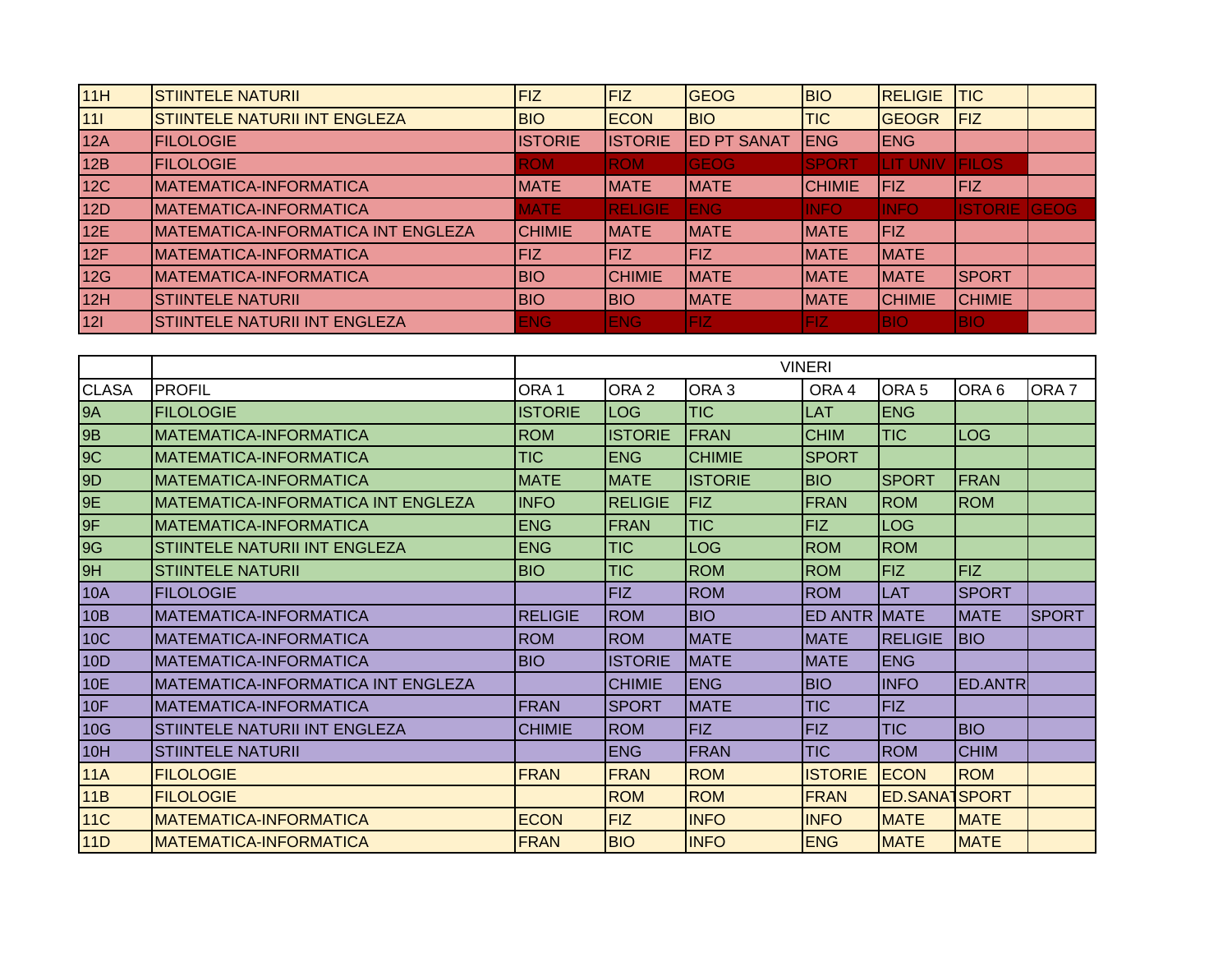| <b>MATEMATICA-INFORMATICA</b>             | <b>INFO</b> |                               |                                                                                                                     | <b>MATE</b>                                                                                                                                       | FRAN                                                                                                                               |                              |                                                                                                                    |
|-------------------------------------------|-------------|-------------------------------|---------------------------------------------------------------------------------------------------------------------|---------------------------------------------------------------------------------------------------------------------------------------------------|------------------------------------------------------------------------------------------------------------------------------------|------------------------------|--------------------------------------------------------------------------------------------------------------------|
| <b>MATEMATICA-INFORMATICA INT ENGLEZA</b> |             |                               |                                                                                                                     |                                                                                                                                                   |                                                                                                                                    |                              |                                                                                                                    |
| <b>MATEMATICA-INFORMATICA</b>             |             |                               | <b>FIZ</b>                                                                                                          | <b>FIZ</b>                                                                                                                                        | <b>ENG</b>                                                                                                                         |                              |                                                                                                                    |
| <b>STIINTELE NATURII</b>                  | <b>TIC</b>  | <b>BIO</b>                    |                                                                                                                     | <b>MATE</b>                                                                                                                                       | <b>CHIM</b>                                                                                                                        |                              | <b>SPORT</b>                                                                                                       |
| <b>STIINTELE NATURII INT ENGLEZA</b>      |             | <b>ENG</b>                    |                                                                                                                     | <b>CHIMIE</b>                                                                                                                                     | <b>MATE</b>                                                                                                                        |                              |                                                                                                                    |
| <b>FILOLOGIE</b>                          |             |                               | <b>ENG</b>                                                                                                          |                                                                                                                                                   | ISPORT                                                                                                                             |                              |                                                                                                                    |
| <b>FILOLOGIE</b>                          |             |                               |                                                                                                                     |                                                                                                                                                   |                                                                                                                                    |                              |                                                                                                                    |
| <b>MATEMATICA-INFORMATICA</b>             | <b>ENG</b>  |                               |                                                                                                                     |                                                                                                                                                   | <b>ROM</b>                                                                                                                         |                              |                                                                                                                    |
| IMATEMATICA-INFORMATICA                   | <b>MATE</b> |                               |                                                                                                                     |                                                                                                                                                   | <b>ENG</b>                                                                                                                         |                              |                                                                                                                    |
| MATEMATICA-INFORMATICA INT ENGLEZA        | <b>INFO</b> | <b>INFO</b>                   | <b>ENG</b>                                                                                                          |                                                                                                                                                   | <b>BIO</b>                                                                                                                         |                              |                                                                                                                    |
| <b>MATEMATICA-INFORMATICA</b>             | FIZ         | <b>FRAN</b>                   | <b>INFO</b>                                                                                                         | <b>INFO</b>                                                                                                                                       | <b>ROM</b>                                                                                                                         |                              | <b>SPORT</b>                                                                                                       |
| IMATEMATICA-INFORMATICA                   | <b>FIZ</b>  |                               |                                                                                                                     |                                                                                                                                                   |                                                                                                                                    |                              |                                                                                                                    |
| <b>STIINTELE NATURII</b>                  | <b>ROM</b>  |                               |                                                                                                                     |                                                                                                                                                   | FIZ                                                                                                                                |                              |                                                                                                                    |
| STIINTELE NATURII INT ENGLEZA             | <b>MATE</b> |                               |                                                                                                                     |                                                                                                                                                   | <b>CHIMIE</b>                                                                                                                      | <b>CHIMIE</b>                | <b>SPORT</b>                                                                                                       |
|                                           |             | <b>RELIGIE</b><br><b>FRAN</b> | <b>ECON</b><br><b>IRELIGIE</b><br><b>IFRAN</b><br><b>MATE</b><br><b>IMATE</b><br>FIZ<br><b>IROM</b><br><b>IMATE</b> | <b>FIZ</b><br><b>ENG</b><br><b>MATE</b><br><b>BIO</b><br><b>IENG</b><br><b>MATE</b><br><b>CHIMIE</b><br><b>FRAN</b><br><b>MATE</b><br><b>IROM</b> | <b>ECON</b><br><b>ENG</b><br><b>ENG</b><br><b>RELIGIE</b><br><b>ROM</b><br><b>ENG</b><br><b>MATE</b><br><b>MATE</b><br><b>IROM</b> | <b>IMATE</b><br><b>IMATE</b> | <b>ENG</b><br><b>MATE</b><br><b>RELIGIE</b><br><b>ENG</b><br><b>MATE</b><br><b>ROM</b><br><b>ROM</b><br><b>FIZ</b> |